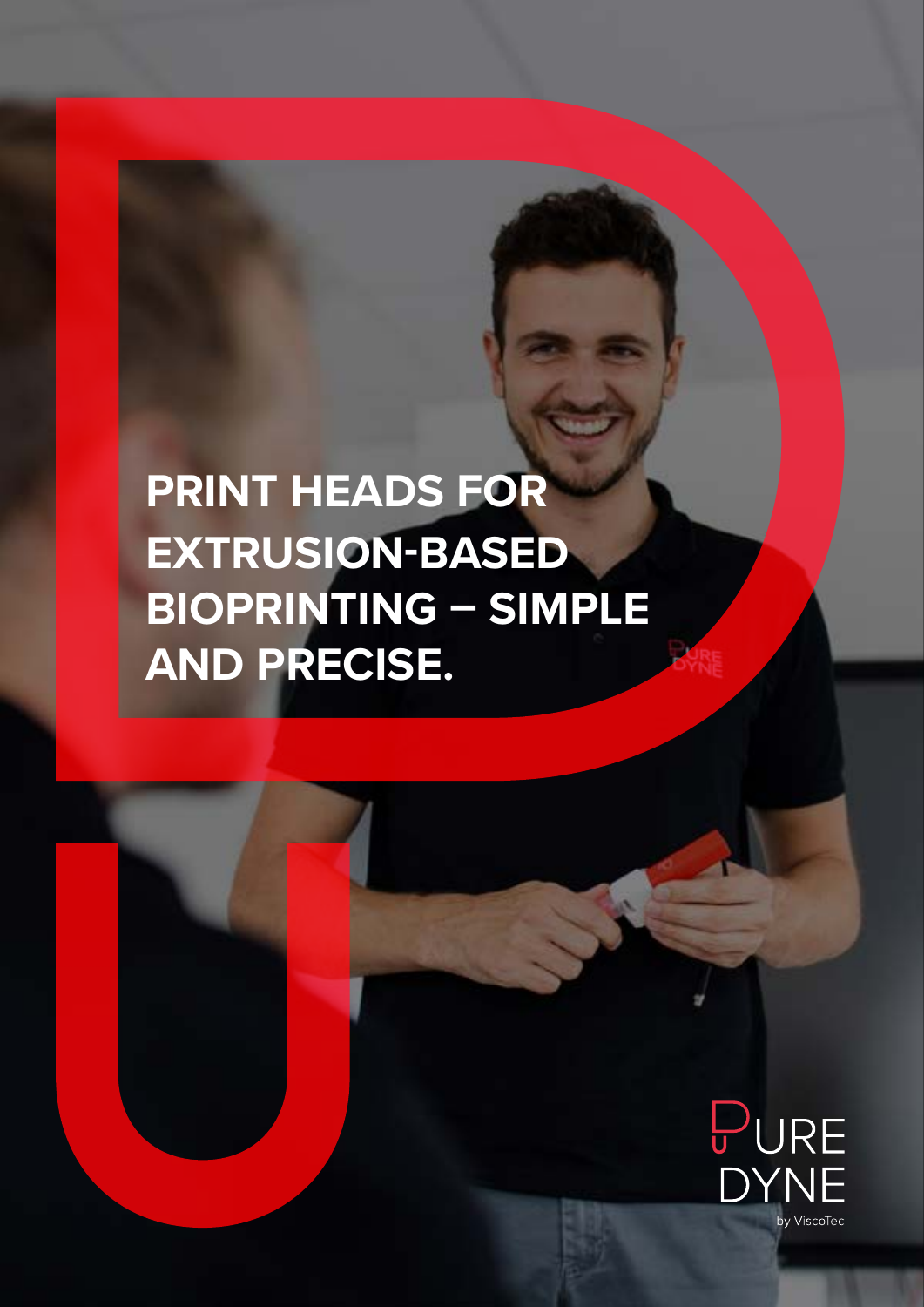# **THE FUTURE MEETS PROGRESS**

We will guide you on your next step to superior process control in bioprinting.

The progressive cavity technology is predestined for volumetric dispensing of low to high viscosity biomaterials. Precision, repeatability, process reliability and intuitive handling are the core competencies of our technology.

We offer the simple solution for extrusionbased bioprinting you've been waiting for! Materials of different viscosities are

#### Single-Use cap

Our technology offers you numerous advantages: Integrated compressed air supply, easy connection to bioprinters, fast adaptation of single-use caps, compact design and more.

Progressive cavity technology is the key to maximum precision. The cap has a volume reservoir of 5 ml and is replaced after each dispensing procedure. The Luer Lock connection at the bottom end allows you to choose from a wide range of different dispensing needles.



### Multi-Use print head

The compact printhead is mounted as a multi-use component on your 3D printer or bioprinter. A stepper motor ensures simple control. An additional control is not required.

#### Technical features

dispensed reliably and precisely and you get a perfect print result.

Due to our technology, environmental influences no longer play a major role in the printing process. Thanks to the dispensing geometry, a constant volume per revolution is always conveyed and precisely applied. The programmable suck-back ensures clean start and finish points.

You can focus on the application itself and move on to the next hurdles in bioprinting.

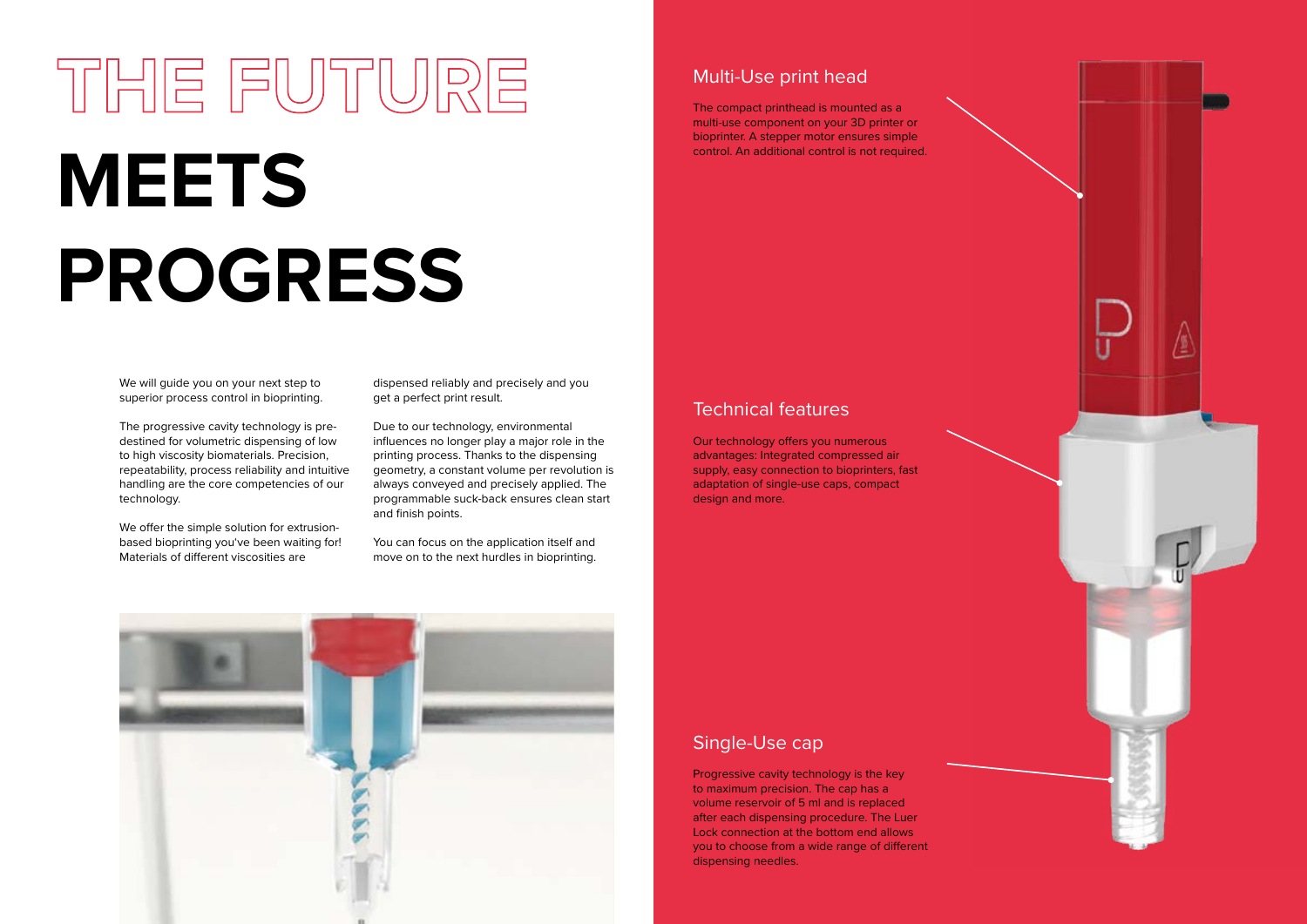# **WE SIMPLY COULD NOT HELP IT**

For more than 25 years, we have been dealing exclusively with the precise and gentle dispensing of liquids and pastes. We are dispensing specialists!

And because we like to share our knowledge, you will benefit from our experience in the optimization of your processes!

With our technology, we enable you to process an almost unlimited range of liquid to pasty materials - a selection of applications and materials can be found on the right.



Organ models





Personalized medicine

**Scaffolds** 











Hydrogels & cellladen material





Conductive inks











## Drug development / testing









Ceramic pastes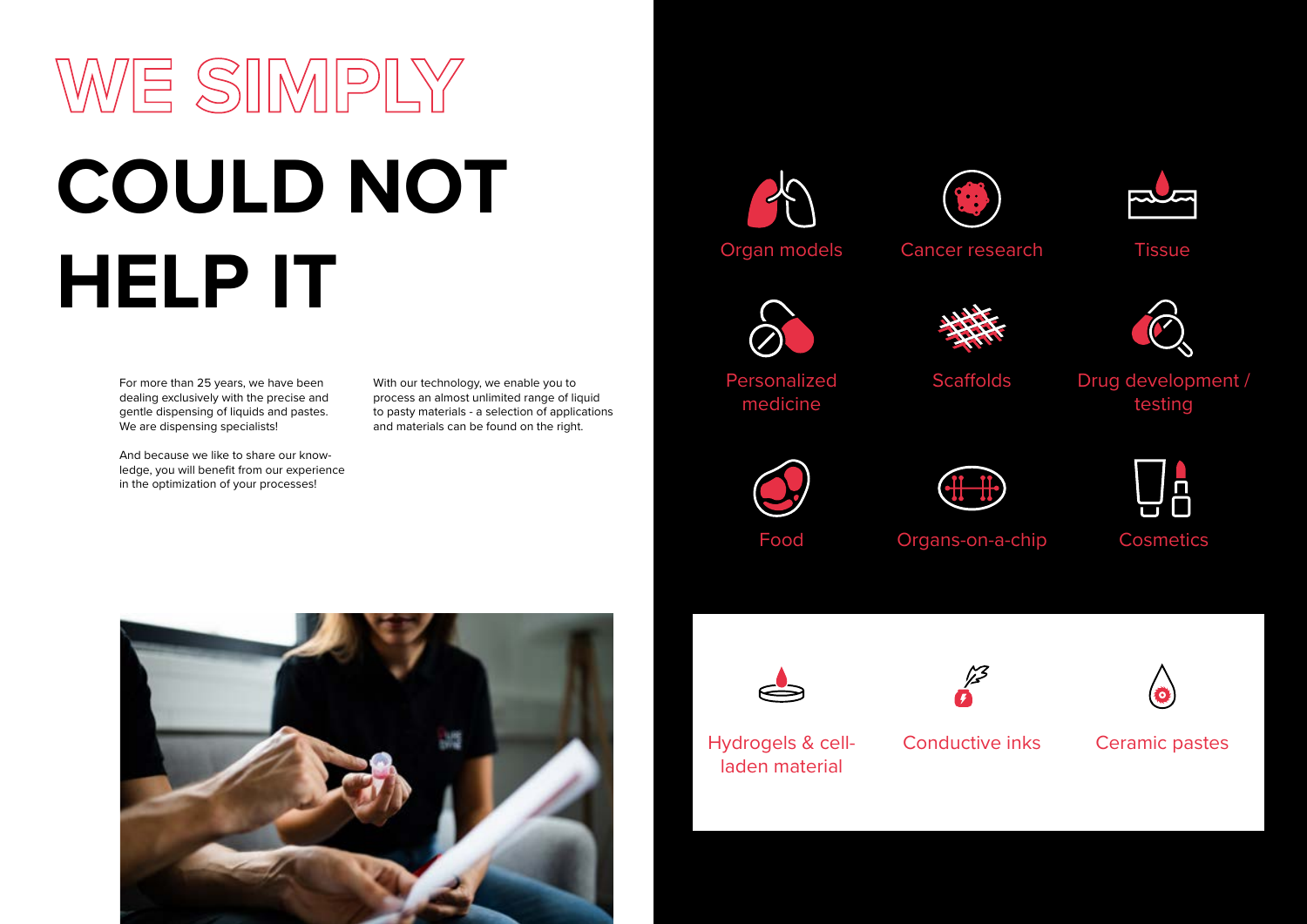

# **SIMPLY PROGRESSIVE. USABLE. PURE.**

## Simply progressive.

We only know one direction: Forward! We combine our experience with innovation and proven technology for best results.

## Simply usable.

We offer you the simplest and fastest solution for your complex requirements. With us, you can concentrate fully on your research!

## Simply pure.

Our products not only fit your requirements for purity in the laboratory. We value function and minimalistic design!